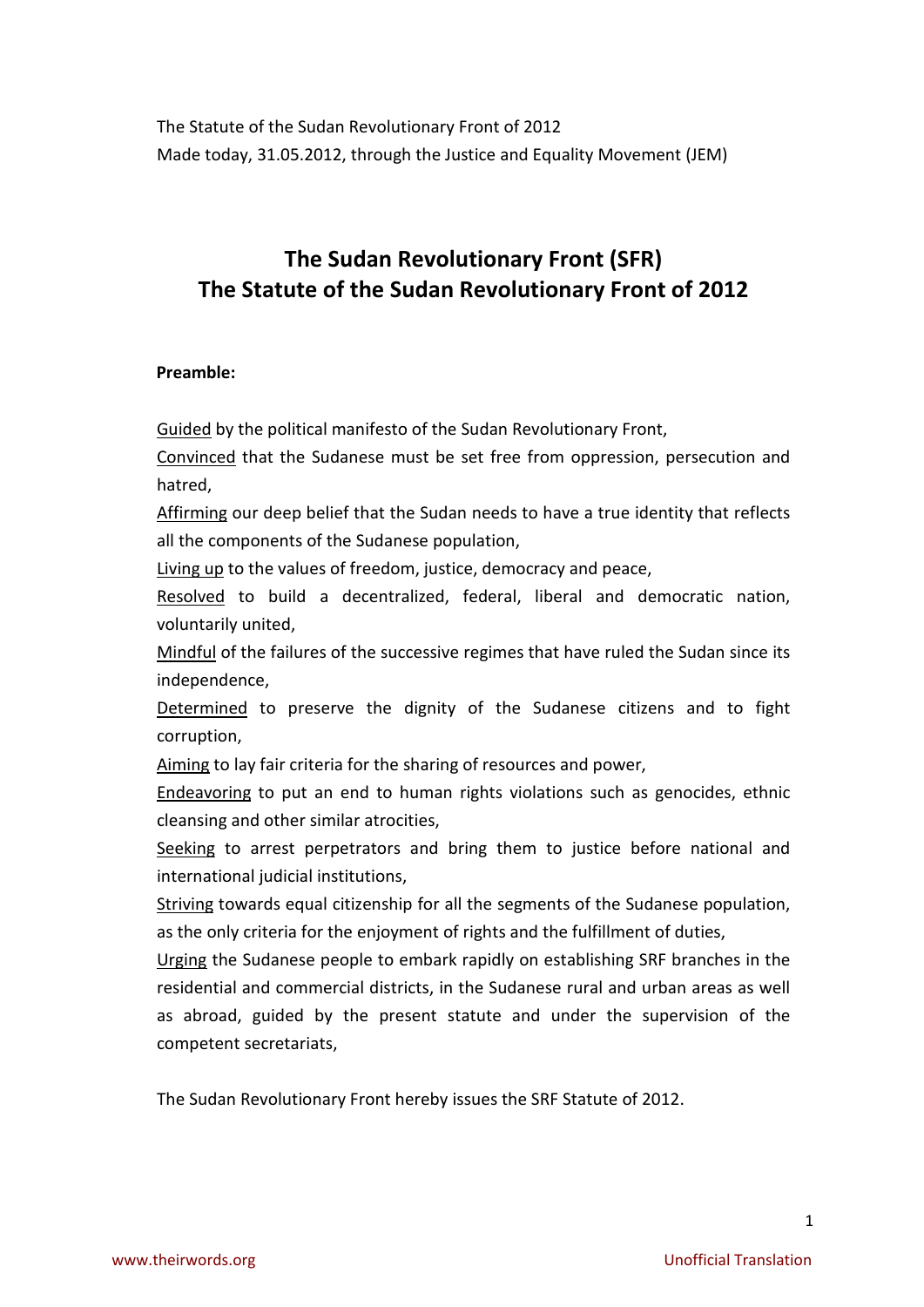# **Chapter I Preliminary Provisions**

- 1. Nature of the SRF: The SRF is a revolutionary political alliance seeking to implement the principles and objectives established in its political manifesto and the present statute.
- 2. Formation, Headquarters and Structure:
	- a. By virtue of the provisions of this Statute, a front, under the name the Sudan
	- b. Revolutionary Front (SRF), is formed and headquartered in the liberated territories.
	- c. The SRF is composed of rebels and members of its constituent factions.
- 3. Interpretation: Unless the context dictates otherwise, terms and phrases listed below shall have the same definition provided next to them.
	- a. **SRF/The Front** means the Sudan Revolutionary Front.
	- b. **The Statute** means the SRF Statute of 2012.
	- c. **Political Faction** means any peaceful or armed faction that undertakes political action in the Republic of Sudan.
	- d. **Revolutionary Faction** means any armed or peaceful political faction striving to change the regime in the Republic of Sudan.
	- e. **The Council** means the Leadership Council of the front.
	- f. **The Chief** means the Chief of the SRF Leadership Council.
	- g. **Deputy Chief** means any of the deputies of the Chief of the Council.
	- h. **Sector** means any of the SRF Sectors stipulated in this statute.
	- i. **Member** means any Sudanese national, male or female, or any national or intellectual faction or figure.
	- j. **Rebel** means any member of the SRF constituent factions or any member of the national, academic and cultural institutions and civil society organizations that are part of the front.
	- k. **The Joint Forces Committee** means the joint forces committee of the front.
	- l. **Head of the Joint Forces Committee** means the head of the joint forces committee of the front.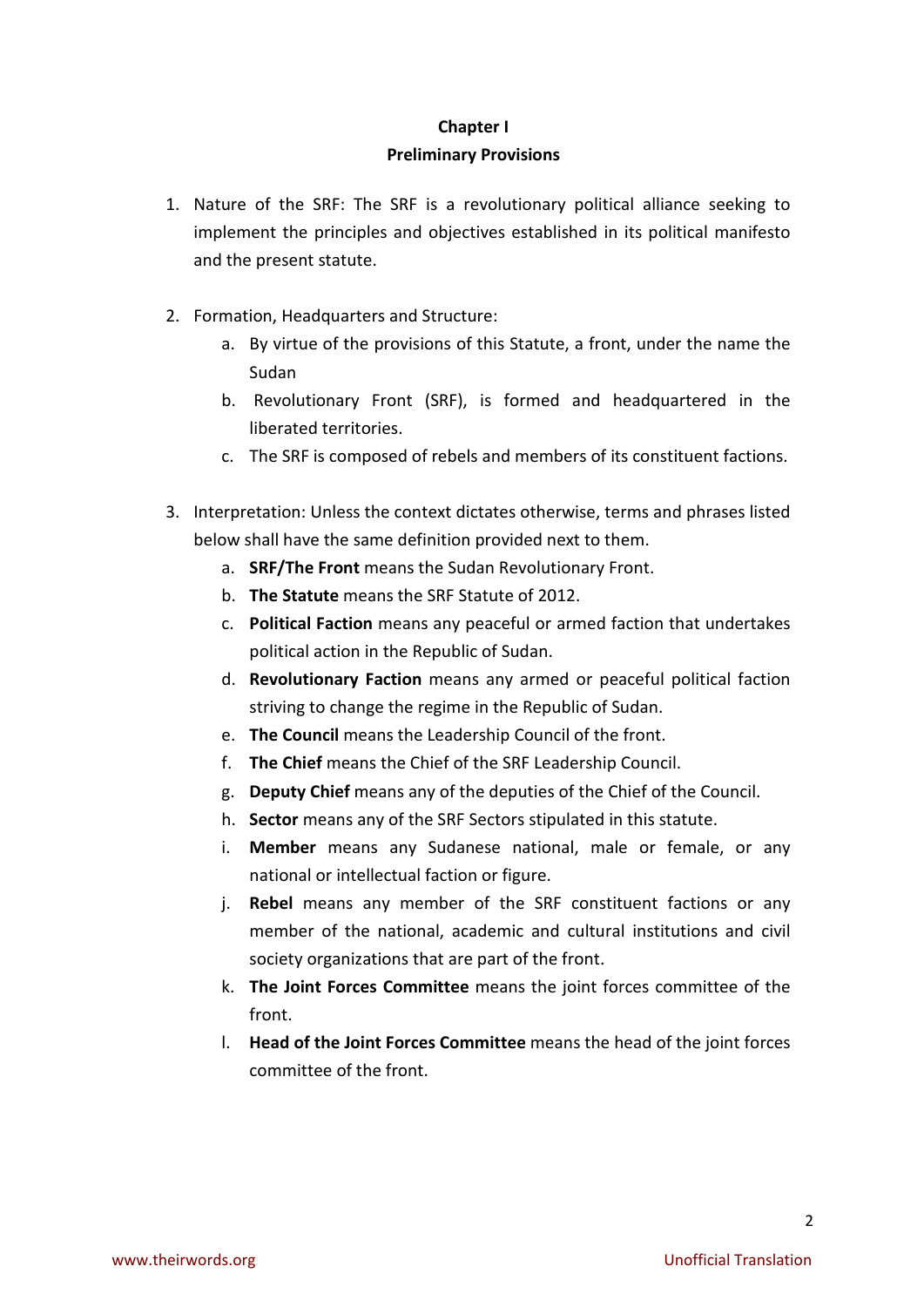# **Chapter II Principles, Objectives and Means**

4. Principles:

The SRF shall endeavor to achieve its objectives based on the following principles:

- i. The Sudanese state is a decentralized, federal and democratic state where governance is based on the will of the people. Rights and obligations are based on citizenship and the full equality between citizens without discrimination on the grounds of faith, ethnicity, cultural heritage, gender, color, origin or political affiliation. Legislations and laws guarantee freedom of religion, freedom of ideological, cultural and political beliefs and freedom of expression of such beliefs through peaceful means.
- ii. Establishing a democratic regime and ensuring the peaceful transfer of power, being considered as prerequisites for stability, peace and sustainable development.
- iii. Adopting the principle of guaranteeing public freedoms, human rights, democracy, rule of law and the peaceful transfer of power through free and fair elections.
- iv. Adopting the principle of equal citizenship as the basis for rights and obligations.
- v. Adopting the principle of a Sudanese identity that embraces cultural, ethnic and religious diversity and pluralism.
- vi. Adopting a constitution and laws based on the separation of religious and state institutions to avoid the exploitation of religion in politics.
- vii. Adopting the principle of the separation of executive, legislative and judicial powers.
- viii. Adopting the principle of power and resource sharing proportionally to the size of the population in each region while taking into consideration other substantial criteria and the implementation of the positive discrimination principle for war-torn regions and areas.
- ix. Adopting the principle of voluntary unity of all the regions of the Sudan.
- x. Adopting the principle of independence of the judiciary and the sovereignty of the rule of law.
- xi. Adopting the principle of transparency and accountability.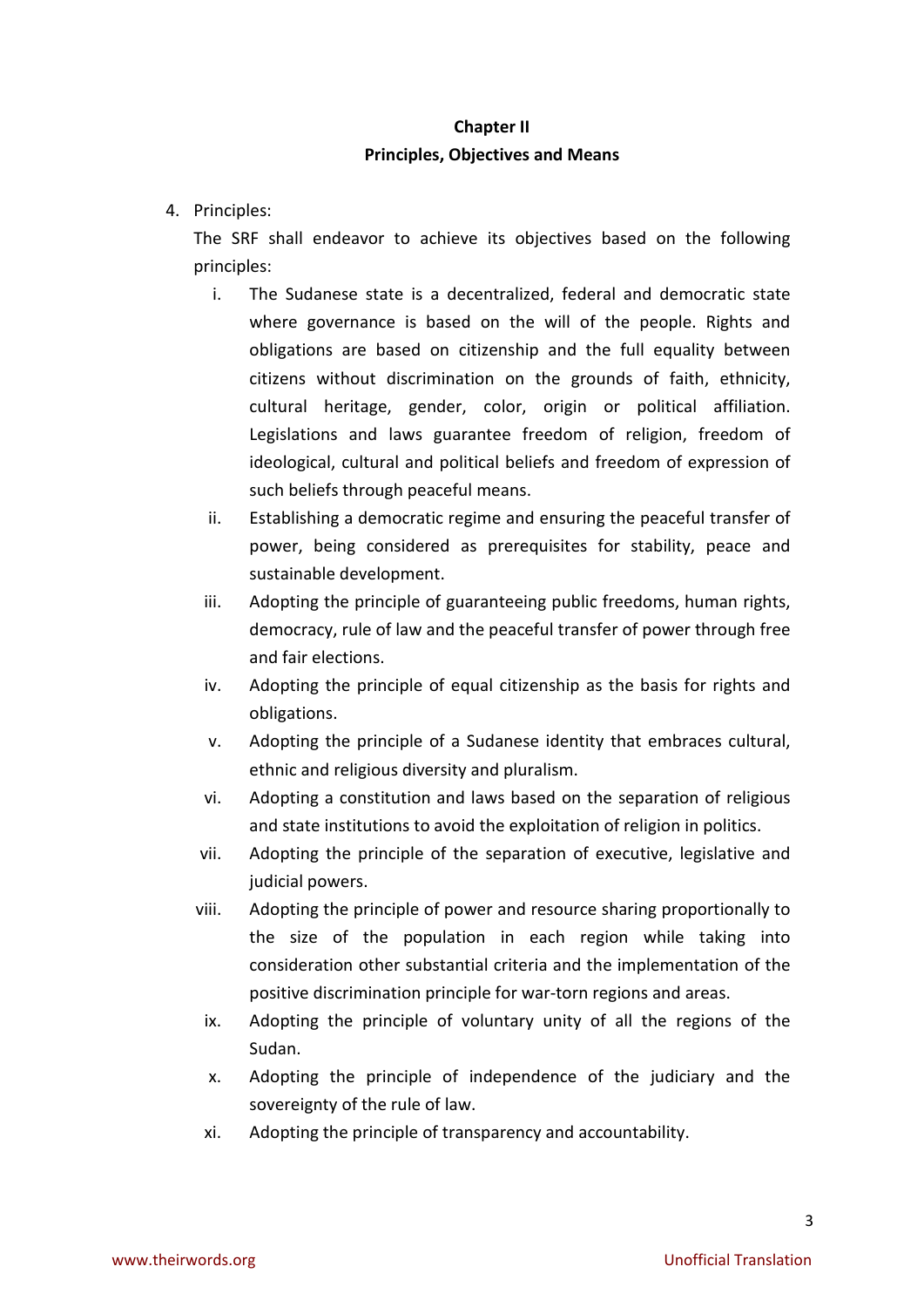- xii. Affirming the right of the citizens to enjoy decent living conditions, have access to basic services, live in security and safety and enjoy full respect of their will and fundamental rights.
- 5. Objectives:

The SRF shall seek to achieve the following objectives:

- i. Overthrow the ruling National Congress Party and change the governing regime in the Sudan.
- ii. Consolidate and reinforce the efforts of Sudanese political powers, civil society and community activists and the different sectors of society such as women, youth groups, students, professionals and workers; and line up the forces of resistance in order to topple the ruling National Congress regime or any other despotic regime.
- iii. Build a state that respects human rights in keeping with national, regional and international instruments and lay the foundations for a decentralized, federal ruling system where powers and resources are cascaded across the different levels of governance.
- iv. Form a transitional national unity government that strives to maintain peace and order for all the people of the Sudan, put down a transitional constitution for the state and serve the following functions:
	- a. Address and resolve existing issues and conflicts in the Sudan and ensure the special interests of all regions devastated by policies, wars and armed conflicts.
	- b. Conduct a general population census in compliance with international standards and control mechanisms.
	- c. Hold free and fair elections at all levels in accordance with international standards and control mechanisms.
- v. Restructure and strengthen the state institutions such as the civil service, state armed forces, the judicial system and other establishments and entities.
- vi. Build balanced foreign relations based on the principle of establishing regional and international peace and security, good-neighborliness, peaceful coexistence, and mutual respect of the common interests of peoples and nations.
- vii. Promptly hand over war criminals and perpetrators of genocides, ethnic cleansing and crimes against humanity to the International Criminal Court.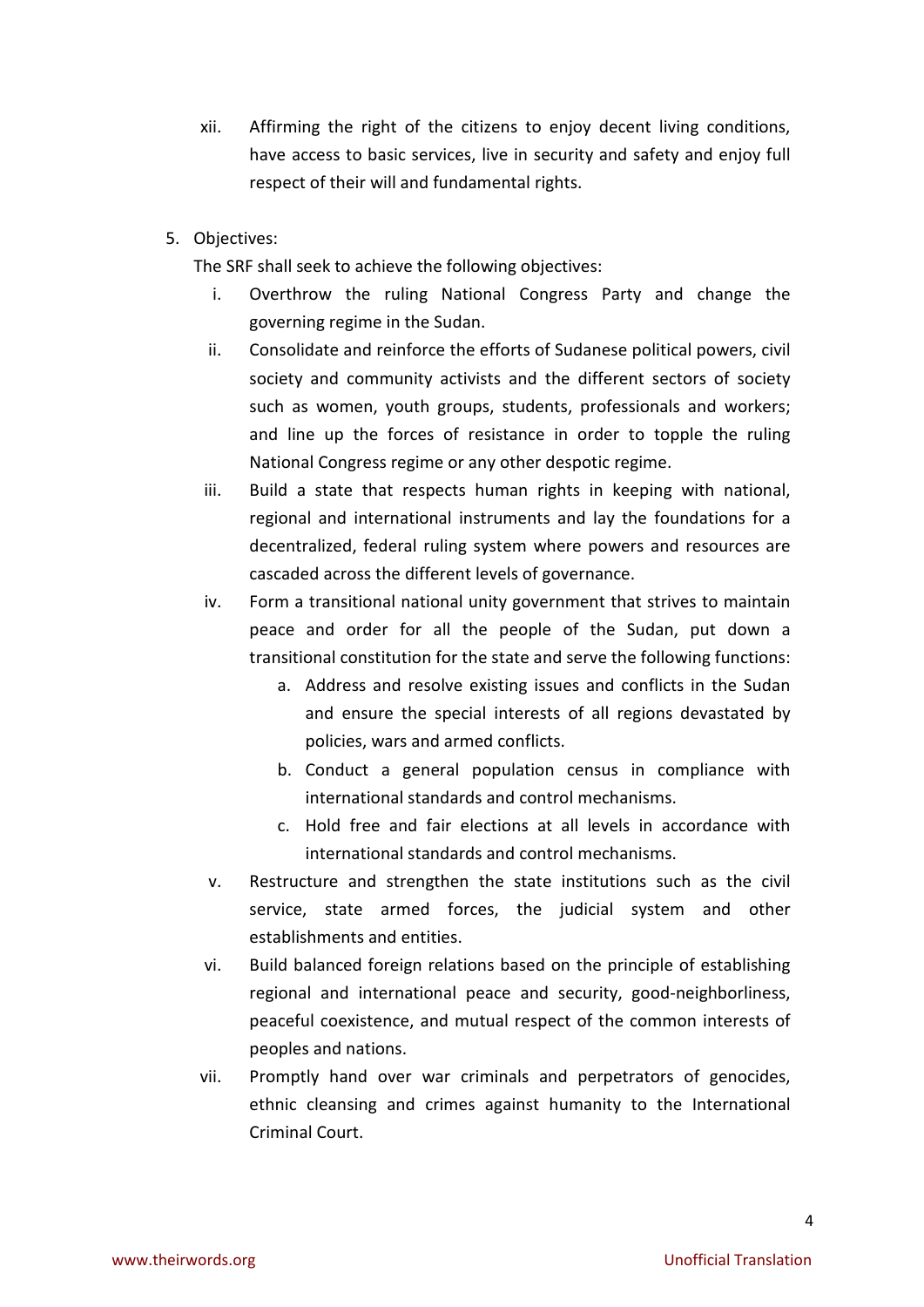## 6. Means:

To achieve its objectives, the SRF shall adopt the following means of strife for regime change.

- i. Grassroots political action.
- ii. The comprehensive peaceful solution that leads to regime change.
- iii. Regional and international solidarity and diplomatic action.
- iv. Armed struggle.
- v. Any other means approved by the Council.

# **Chapter III Membership**

7. Requirements for SRF membership:

To join the SRF, the following conditions shall be met:

- i. The applicant must be a Sudanese citizen, male or female, a political faction, a national, professional, intellectual or academic figure or a civil society actor.
- ii. Applicants must abide by the declared objectives of the front.
- iii. Applicants must obtain the approval of the Council.
- 8. Member Rights:

SRF members shall be entitled to:

- i. Nominate candidates and run as candidates for the various bodies of the SRF, as per applicable laws and regulations.
- ii. Take part in the meetings of the different SRF bodies, as per applicable regulations.
- iii. Express their opinions freely before SRF institutions, as per applicable laws and regulations.
- iv. Obtain information pertaining to the SRF's public policies and activities.
- v. Submit proposals, suggest initiatives and send inquiries, verbally or in writing, to the various SRF bodies and receive answers on the latter, as per applicable laws and regulations.
- vi. Vote in meetings in accordance with applicable laws and regulations.
- vii. Request the implementation of any provision of the present statute or any decision or agreement adopted by SRF bodies, as per applicable laws and regulations.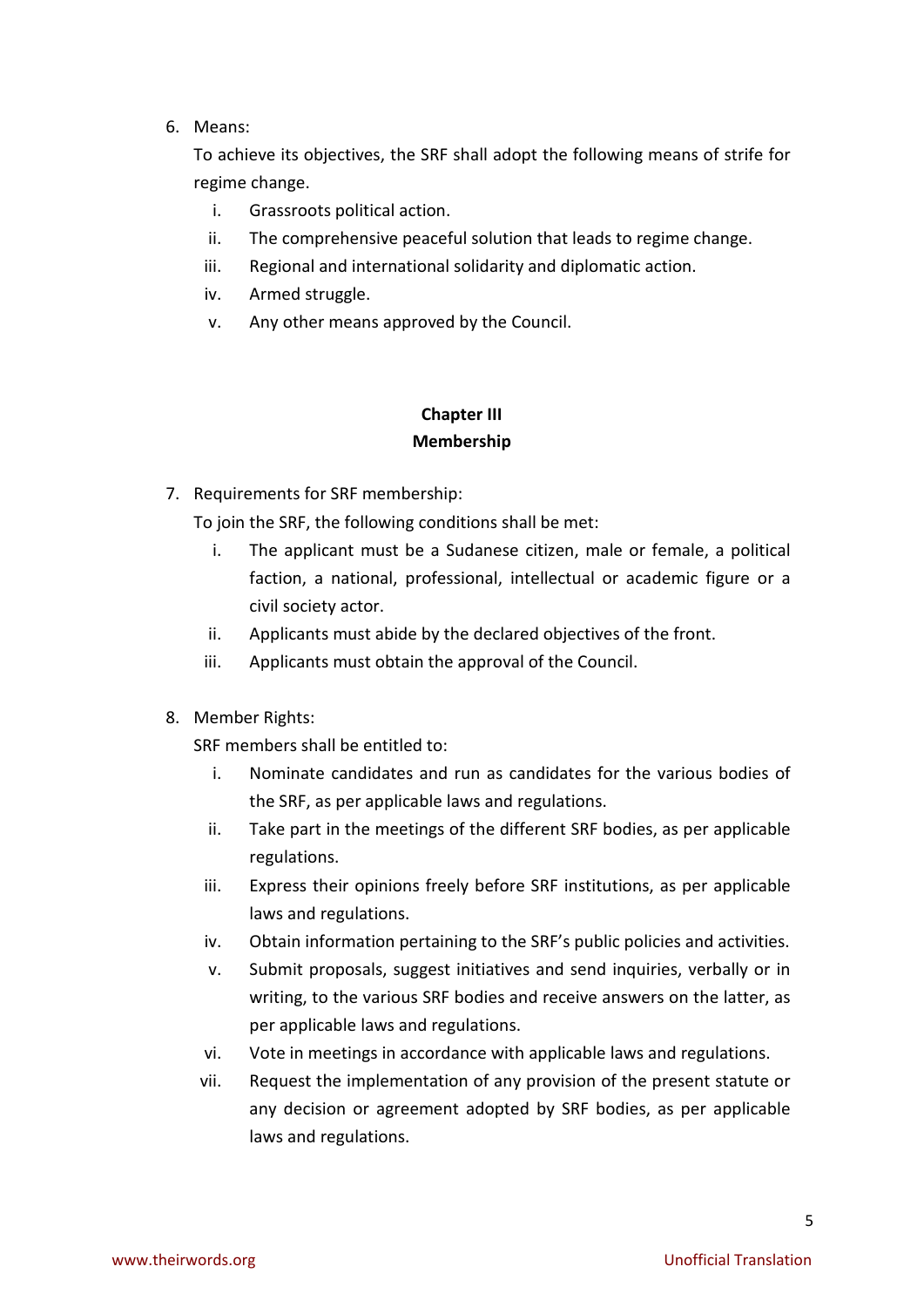9. Member obligations:

SRF members shall fulfill the following obligations:

- i. Abide by the principles and objectives established in the present statute and the related laws and regulations issued by virtue thereof.
- ii. Reject all grounds for discrimination on the basis of gender, ethnicity, religion, color or political affiliation and all types of discord within SRF bodies.
- iii. Promptly respond to any call for assistance whenever made by SRF bodies or leaders.
- iv. Diligently endeavor to implement the principles and objectives of the front.
- v. Carry out the general and special assignments commissioned by SRF bodies.
- vi. Act in the spirit of loyalty and self-sacrifice to meet the objectives of the SRF.
- vii. Abide by the decisions of SRF bodies.
- 10. Loss of SRF membership:

Factions or members may lose their SRF membership for any of the following reasons:

- i. Termination of membership in the SRF.
- ii. Failure to meet any of the requirements described in article (7).
- iii. Loss of legal capacity.
- iv. By a Council decision in accordance with applicable laws and regulations.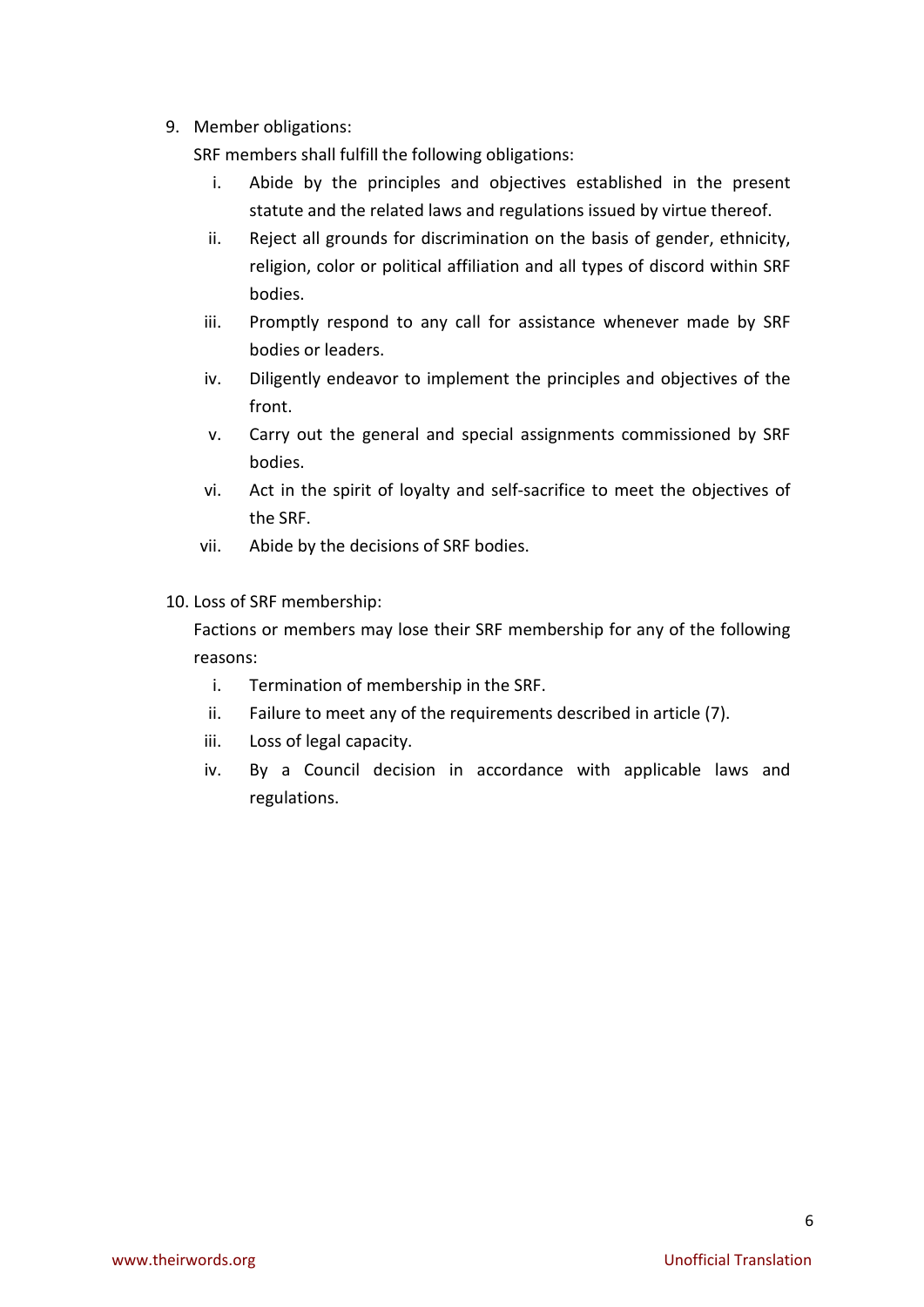# **Chapter IV The SRF Leadership Structure**

## 11. Structure:

The SRF structure of leadership shall be composed of:

- i. The Leadership Council
- ii. The Chief
- iii. The Deputy Chiefs / Heads of Sectors
- iv. The Secretariats
- v. The Head of the Joint Forces Committee
- vi. The rest of the Council members
- 12. The Leadership Council:
	- a. Composition:

The Leadership Council shall be composed of:

- i. Four members of each constituent faction of the SRF, including the head of the faction.
- ii. Any member that the Council resolves to grant membership to.
- iii. The Council shall observe a female quota of no less than 25% of its members.
- b. Functions:

The Council shall assume the following functions and responsibilities:

- i. Exercise legislative, executive and control powers over SRF bodies, including approving and amending the Statue and promulgating and ratifying the laws and regulations that govern the activities of the different SRF bodies.
- ii. Elect a chief periodically
- iii. Elect the deputy chiefs.
- iv. Put down policies and devise SRF plans and programs.
- v. Elect the head of the SRF Joint Forces Committee.
- vi. Elect secretaries of secretariats.
- vii. Approve performance reports.
- viii. Oversee SRF bodies and hold them to account as per applicable laws and regulations.
- ix. Ratify conventions.
- x. Approve the nominations of SRF bodies to fill vacancies.
- xi. Solicit financial and political support.
- xii. Declare political, military and popular mobilization.
- xiii. Establish a legal affairs body.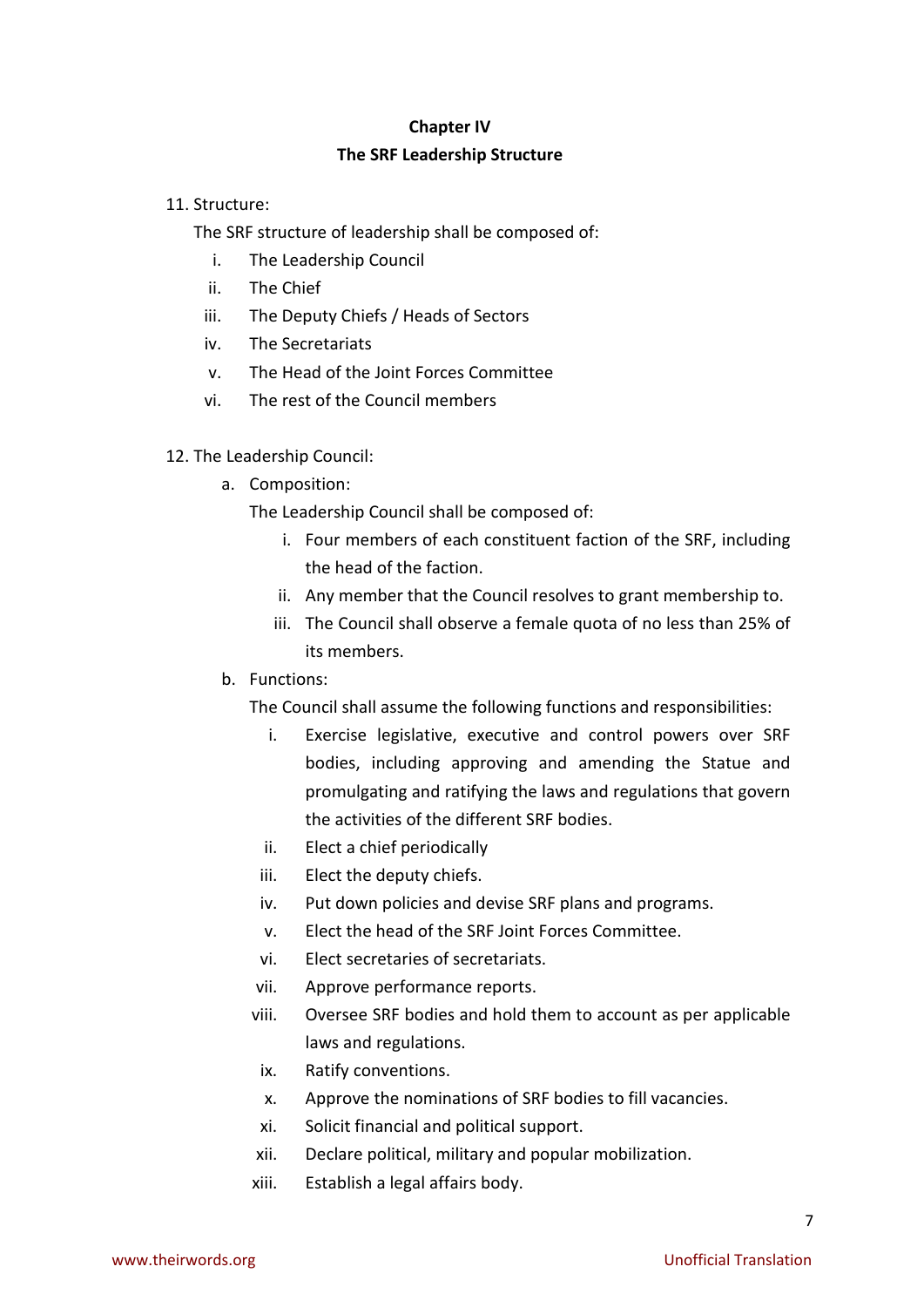- xiv. Set up special commissions, institutions and entities to perform specialized functions.
- xv. Form ad hoc committees to perform specific functions and oversee the same.
- xvi. Appoint the SRF internal review officials who shall administratively report to the Council.
- xvii. Examine review reports and take appropriate measures accordingly.
- c. Meetings:

The Council shall convene periodically, every three months, and may hold extraordinary meetings by convocation of its president or upon the request of two-thirds of its members.

- d. Quorum: Quorum is duly established for holding Council meetings if (50% + 1) of its members are in attendance, provided that all factions are represented.
- e. Decisions: Council decisions are taken by consensus.
- f. Mandate: The mandate of the Council expires one year after its formation.
- g. One month prior to the expiry of the Council's mandate, the president shall convoke all the leaders of the SRF constituent factions to discuss the process and date of selecting the new members of the Council.
- 13. The Chief.
	- a. Election: The Council elects its Chief by consensus. The Chief of the Council shall also be the Chief of the SRF.
	- b. Duties: The Chief of the SRF shall assume the following duties and responsibilities:
		- i. Chairs the Council and signs all correspondence.
		- ii. Represents the SRF at all events.
		- iii. Signs all legislations approved by the Council.
		- iv. Is responsible for the implementation of policies and plans approved by the Council.
		- v. Supervises, guides and monitors all SRF bodies, whether political, executive or military.
		- vi. Chooses delegations in consultation with his deputies.
		- vii. Forms ad hoc committees in consultation with his deputies.
		- viii. Undertakes all other duties assigned to him by the Council.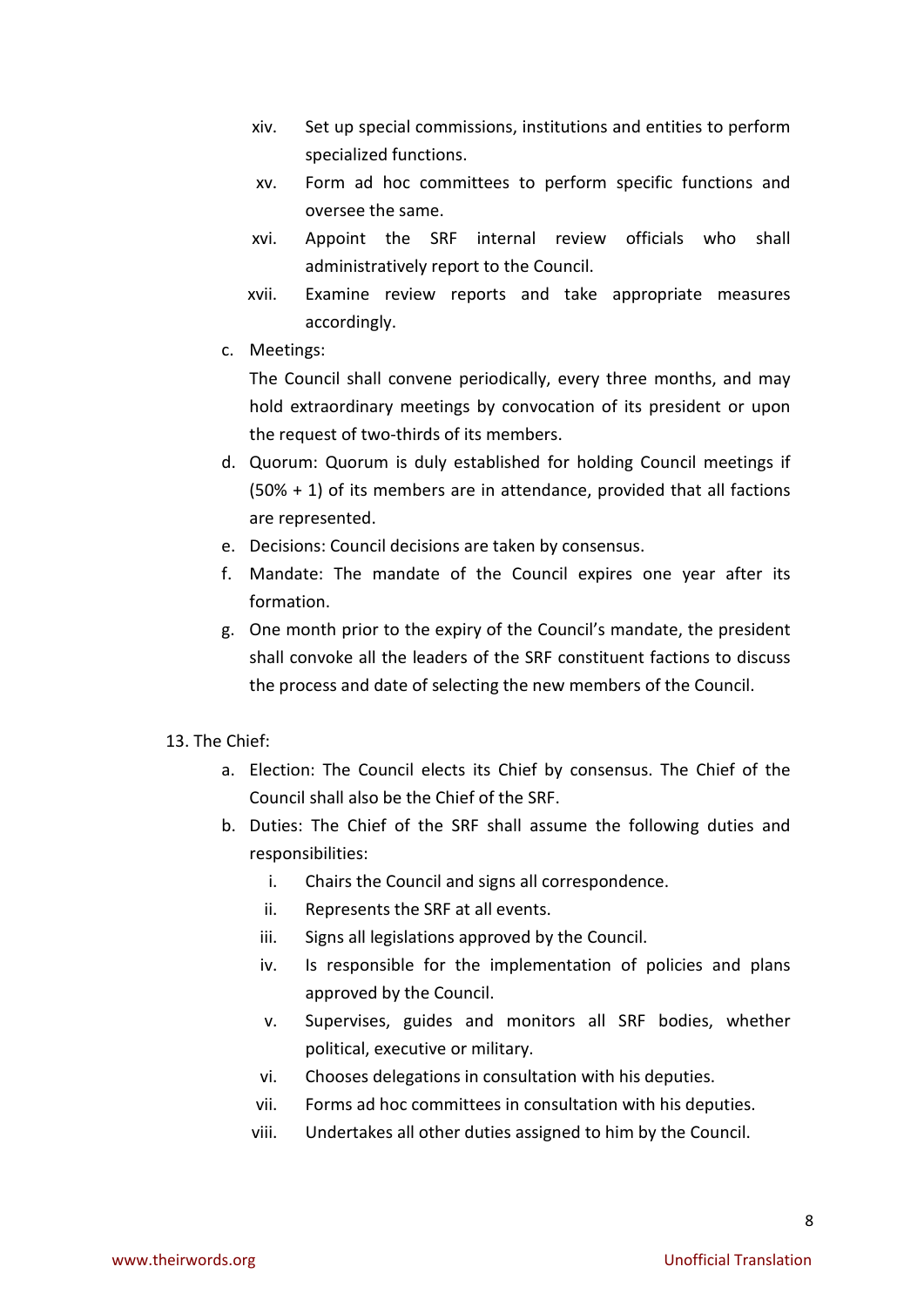- c. Vacancy of the Chief position: The Chief position shall be assumed vacant for any of the following reasons:
	- i. Expiry of the Council's mandate.
	- ii. Termination of the SRF membership of the faction that the Chief belongs to.
	- iii. Loss of legal capacity.
	- iv. Death.
	- v. Acceptance of resignation.
- d. When the Chief position becomes vacant, the Council shall convene to select an interim chief pending the election of a new chief from the same faction as the former chief, within thirty days of the vacancy.

## 14. Deputy Chiefs:

- a. Election of deputies: The Council shall elect deputy chiefs by consensus.
- b. Duties: Each of the deputy chiefs shall assume the following duties and responsibilities:
	- i. Heading the Sector.
	- ii. Overseeing the implementation of the Sector's policies and plans.
	- iii. Preparing Sector performance reports.
- c. Vacancy of the Deputy Chief position: The position of Deputy Chief shall be assumed vacant for any of the reasons established in article 13/c above.
- d. When a Deputy Chief position becomes vacant, the Chief shall convoke the Council to select a new deputy chief within thirty days of the vacancy.
- 15. Sectors: The SRF shall have three or more Sectors, as listed below:
	- i. The Sector of Foreign Relations, Information and Humanitarian Affairs, composed of:
		- a. Foreign Relations Secretariat
		- b. Information Secretariat and official spokesperson
		- c. Humanitarian Affairs Secretariat
	- ii. The Sector of Political, Mobilization, Organizational and Segments Affairs, composed of:
		- a. Political and Mobilization Affairs Secretariat
		- b. Segments Affairs Secretariat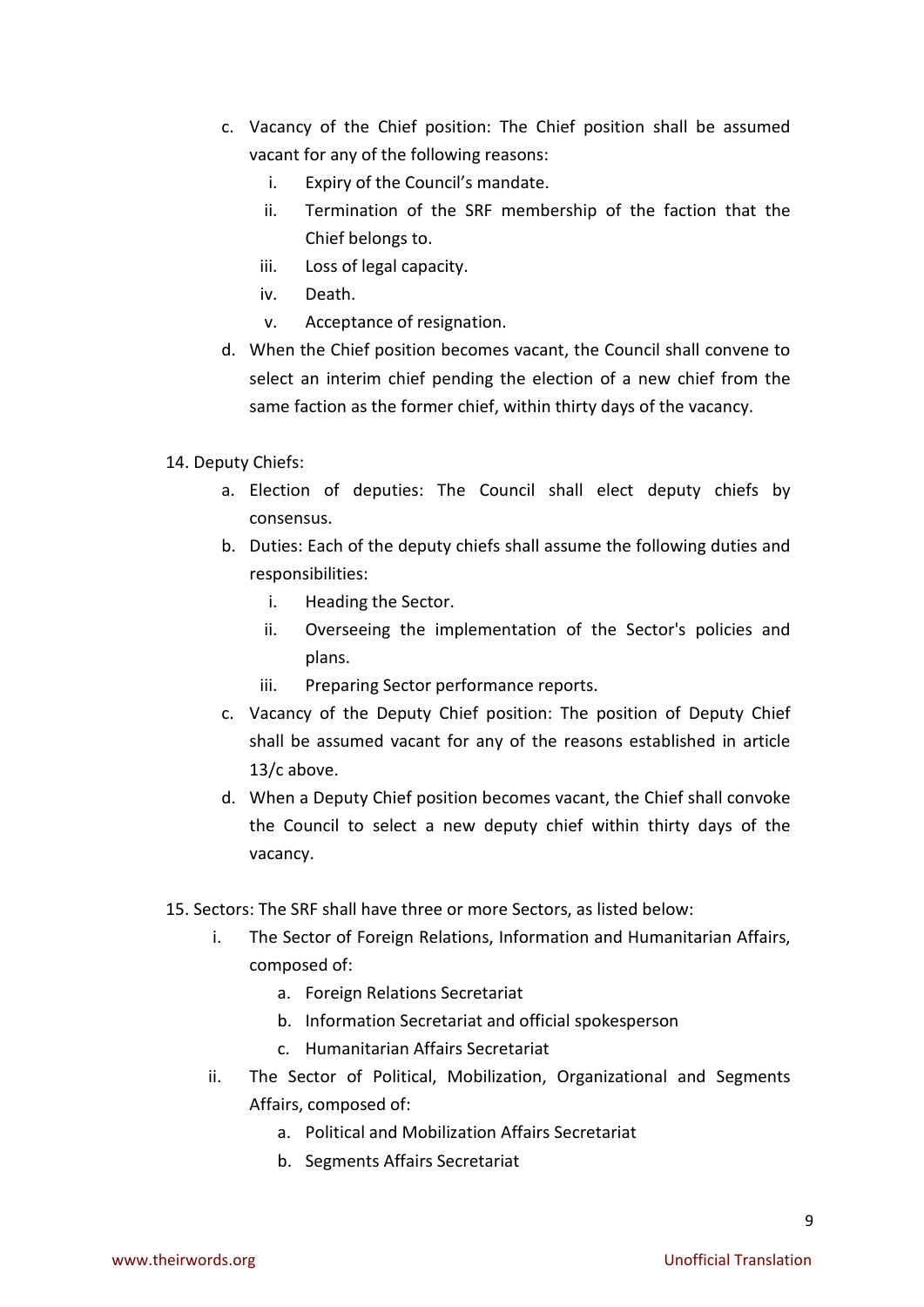- c. Organizational Affairs Secretariat
- iii. The Sector of Financial, Administrative, Legal and Human Rights Affairs, composed of:
	- a. Financial Affairs Secretariat
	- b. Administrative Affairs Secretariat
	- c. Legal Affairs and Human Rights Secretariat
- iv. Secretariats shall be composed of qualified specialized members, if possible, of SRF constituent factions and the rest of the members.
- 16. The Joint Forces Committee:

The Council shall establish a joint forces committee whose duties and modus operandi shall be determined by applicable laws and regulations. The head of the joint forces committee shall be a member of the Leadership Council and shall be responsible before the Council for the discharge of the committee's duties.

17. The Council shall establish an independent legal affairs committee whose duties, formation and functions shall be determined by applicable laws and regulations.

# **Chapter V Financial Provisions**

18. Financial Resources:

The SRF's financial resources shall be comprised of the following:

- i. Members subscriptions
- ii. Contributions, grants and donations that are in line with regulations.
- iii. Returns on SRF projects.
- iv. Funds borrowed with the prior approval of the Council.
- v. All other funding sources approved by the Council.
- 19. Accounting:
	- i. The Financial Affairs Secretariat shall maintain accurate and updated accounts of revenues and expenditures and keep records of resources and expenditures in accordance with recognized accounting and bookkeeping principles and standards and the relevant provisions of financial regulations.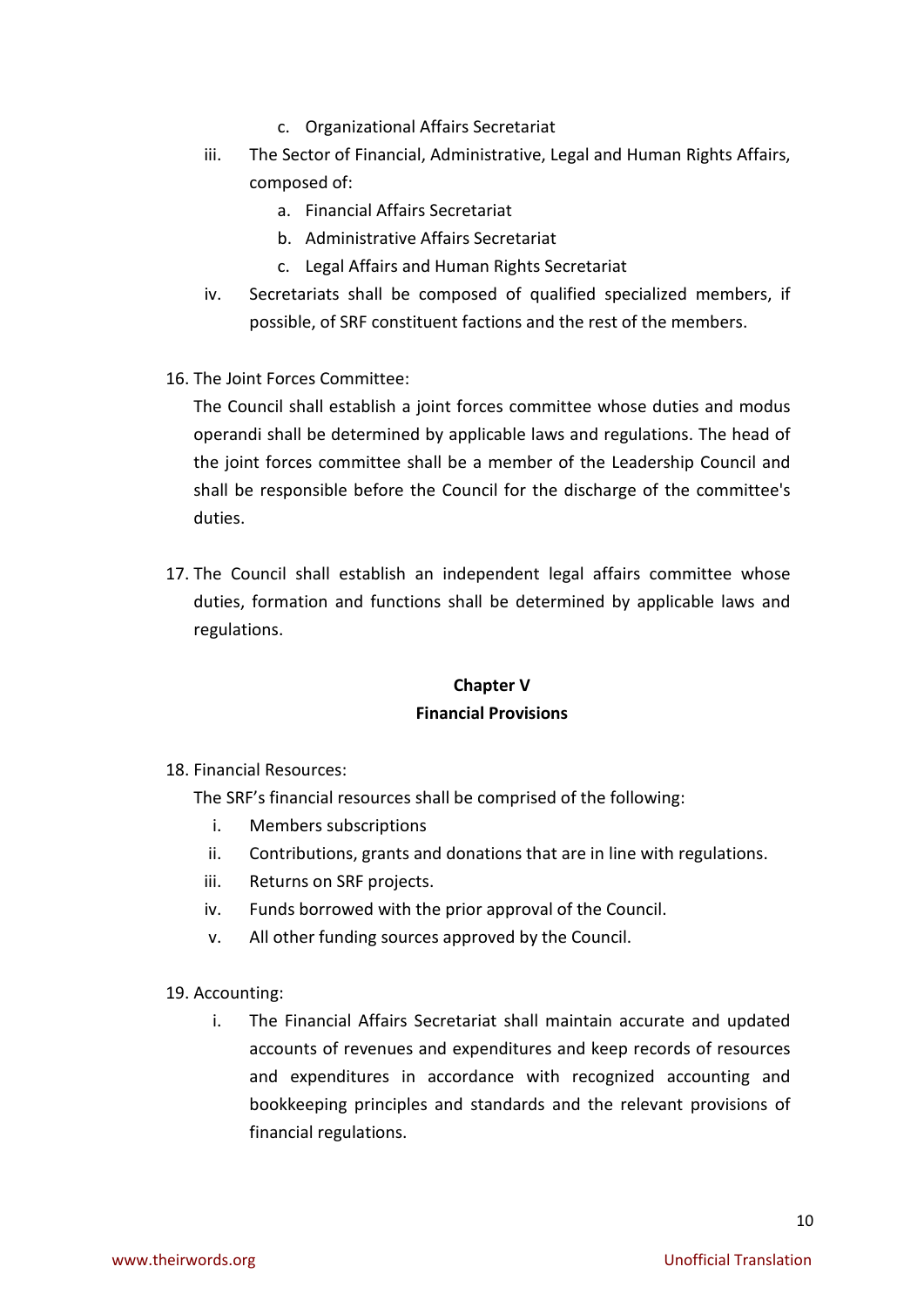- ii. The SRF's funds shall be deposited at an accredited bank. Transactions and withdrawals shall be made in compliance with applicable laws and regulations.
- 20. Budget and financial plan:
	- i. The Sector of Financial, Administrative, Legal and Human Rights Affairs shall develop the SRF annual financial plan and budget, including revenues and expenses, which shall be endorsed by the Council as per the laws and regulations issued by virtue of the provisions of the present statute.
- 21. Auditing: The SRF's accounts shall be audited annually by an accredited auditor and presented to the Council for approval.

### **Chapter VI**

### **General Provisions**

- 22. The following criteria shall be considered in the organizational composition and structure of the SRF:
	- i. Competence, experience and specialized qualification to perform assigned duties.
	- ii. Female representation across all levels at a ratio of no less than 25%.
- 23. Resolutions, decisions and orders issued by the upper-level bodies of the SRF shall supersede those made by the lower-level bodies, while giving due consideration to jurisdictions of and coordination between the different bodies.
- 24. The SRF shall be endowed with a flag, anthem, logo and national commemoration day to be determined by the Council.
- 25. All laws and regulations issued by SRF bodies shall be aligned and consistent with the provisions set forth in the present statute.
- 26. In case of conflict between the provisions of the present statute and any laws or regulations issued by virtue thereof, the provisions of the statute shall prevail insofar as the conflict is resolved.